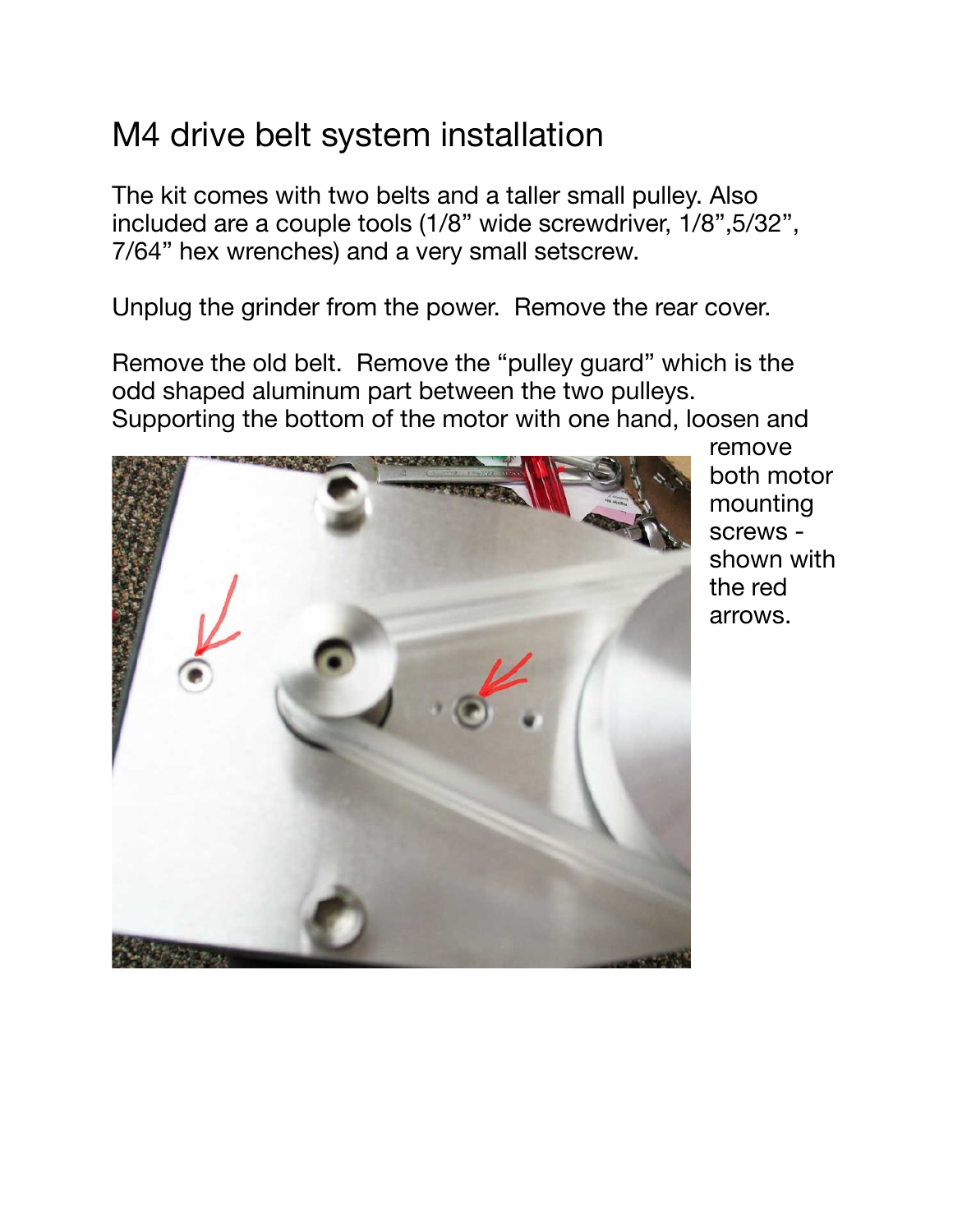

Carefully lower the motor out, noting the motor power cable rests in a cutout in the side of the grinder frame.

With the motor on the work surface use the included hex wrench to loosen the setscrew retaining the old

pulley. Slide the new taller pulley over the motor shaft making sure that the setscrew faces the flat on the shaft. It can be useful to run the setscrew in a little bit to keep this alignment. Now take the very small setscrew and lay it on the top of the motor shaft as shown in the picture. You will be using this setscrew to set the vertical position of the new pulley on the motor shaft. Hold something flat and rigid over the setscrew and raise the pulley. The idea is to get the top of the pulley even with the top of the tiny setscrew as it sits on the motor shaft. The thickness of this tiny setscrew is the same as the desired distance from the top of the new pulley to the top of the motor shaft.

Now tighten the setscrew firmly, to lock the pulley on the shaft.

Repeat the above steps in reverse: